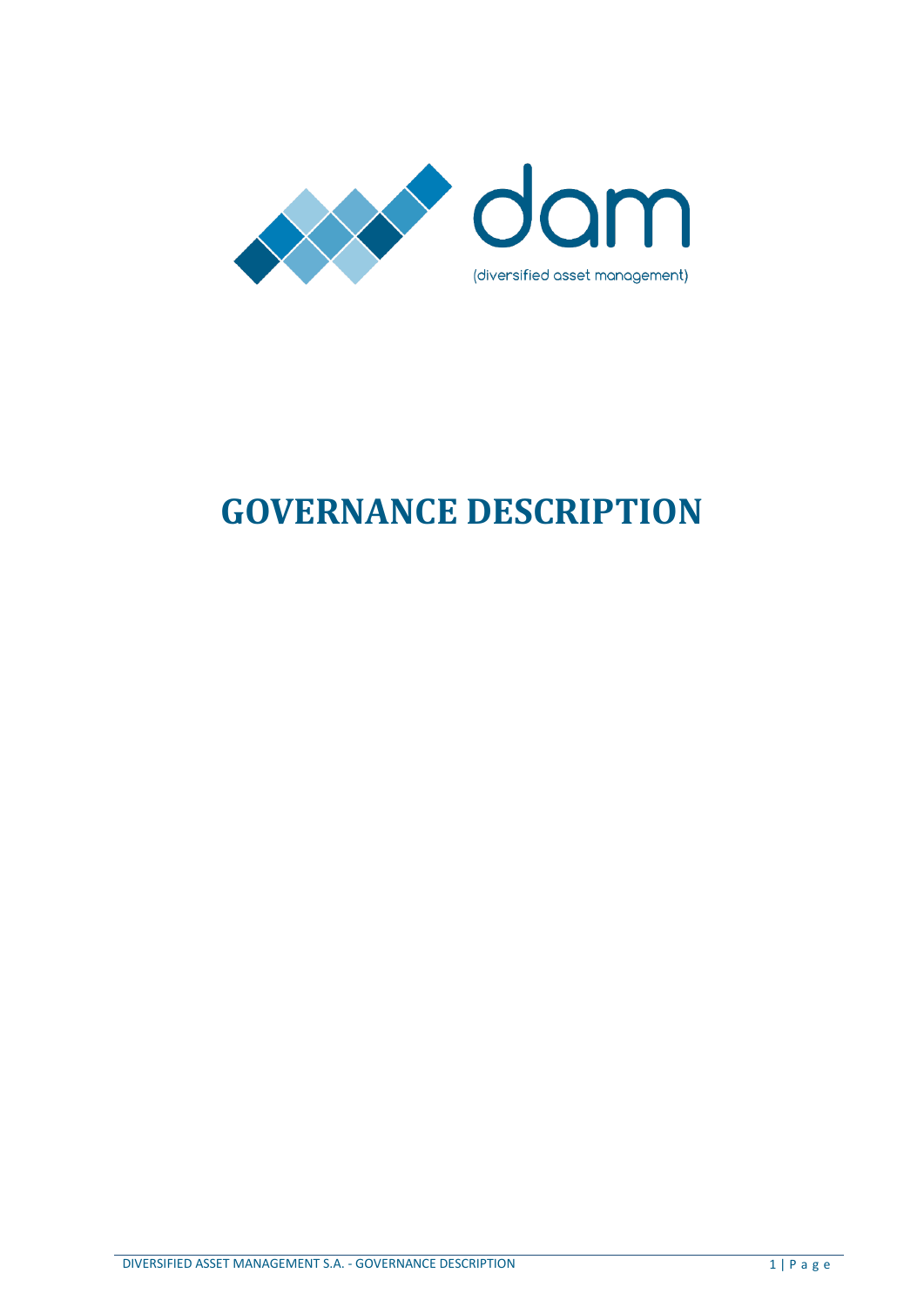

## **TABLE OF CONTENTS**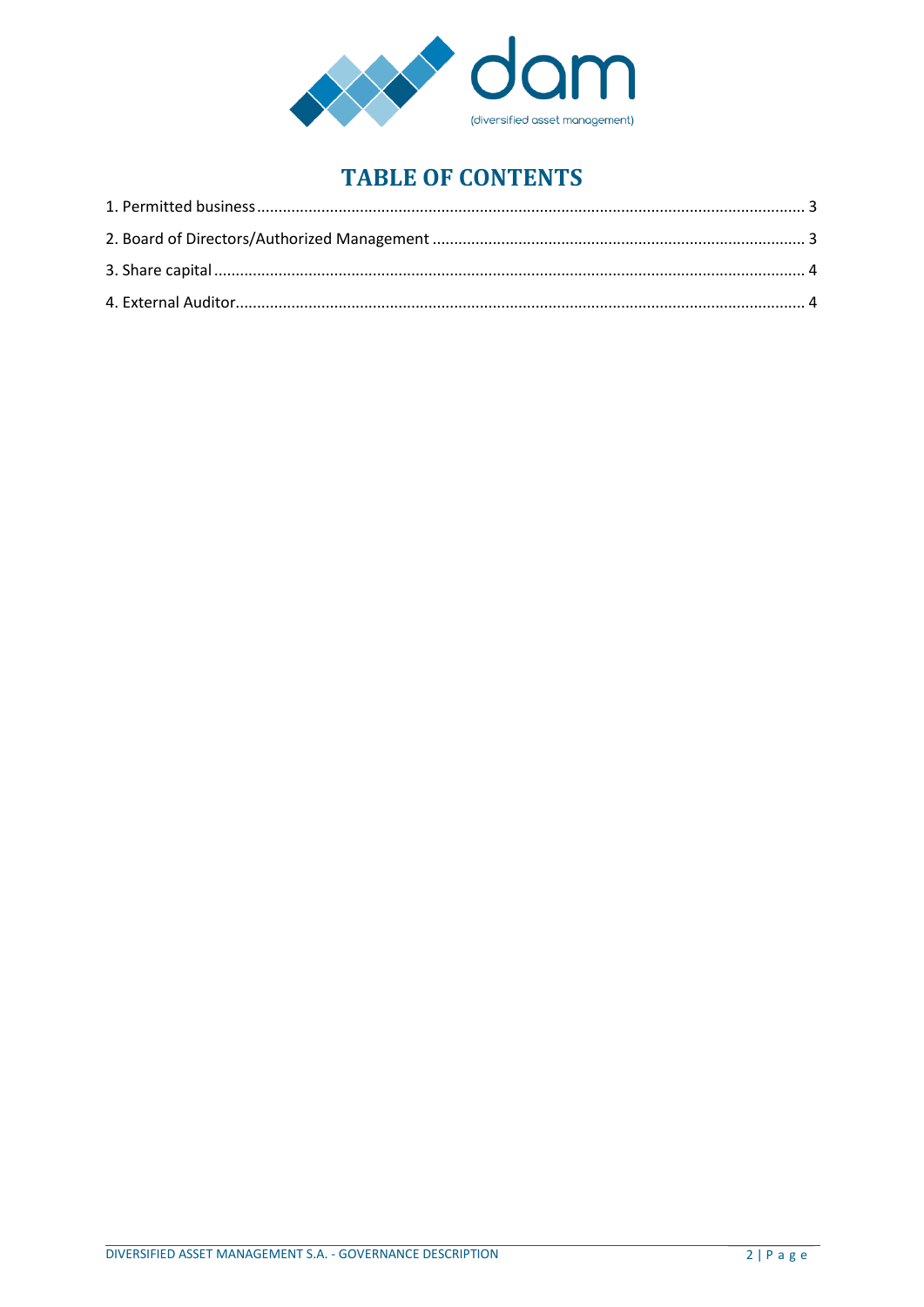

### <span id="page-2-0"></span>**1. Permitted business**

DIVERSIFIED ASSET MANAGEMENT S.A. (hereinafter referred to as "DAM") is a wealth manager with its registered office in Luxembourg, and which is supervised by the *Commission de Surveillance du Secteur Financier* (hereinafter referred to as the "CSSF").

DAM conducts its business activities in accordance with Articles 24-1, 24-2, 24-4, 24-5 and 28-6 of the Law of April 5<sup>th</sup>, 1993 on the financial sector, as amended (hereinafter referred to as the "Law of 1993").

As per Section A of Annex II of the Law of 1993, DAM is licensed, in its capacity as a professional of the financial sector, specifically an investment firm, to provide the following investment services and activities:

- 1. reception and transmission of orders in relation to one or more financial instruments;
- 2. execution of orders on behalf of clients;
- 3. portfolio management;
- and
- 4. investment advice.

In addition, as per Section C of Annex II of the Law of 1993, DAM is licensed to offer the following ancillary services:

- 1. safekeeping and administration of financial instruments for the account of clients, including custodianship and related services such as cash/collateral management;
- 2. granting credits or loans to an investor to allow the latter to carry out a transaction in one or more financial instruments, where the firm granting the credit or loan is involved in the transaction;

3. foreign exchange services where these are connected to the provision of investment services; and

4. investment research and financial analysis or other forms of general recommendation relating to transactions in financial instruments.

Also, DAM is authorised to carry out family office activities, in accordance with the Law of December  $21<sup>st</sup>$ , 2012 relating to the Family Office activity, as amended.

Finally, it is to be noted that, in accordance with the categorisation of investment firms introduced as of June 26<sup>th</sup>, 2021, i.e. further to the entry into force of the Investment Firms Regulation<sup>1</sup>, DAM is a socalled Class 2 IFR investment firm.

#### <span id="page-2-1"></span>**2. Board of Directors/Authorized Management**

At the time of publication of this document, the Board of Directors of DAM comprises the following five individuals:

- Mr. Alberto BERDUSCO, Chairman;
- Mr. Salvo ANDRONICO, Director:
- Mr. Olivier CONRARD, Director;

 $\overline{a}$ 

- Mr. Salvatore DESIDERIO, Director;
- Mr. Menico MATTIELLO, Director.

DIVERSIFIED ASSET MANAGEMENT S.A. - GOVERNANCE DESCRIPTION 3 | P a g e

<sup>&</sup>lt;sup>1</sup> Regulation (EU) 2019/2033 of the European Parliament and of the Council of November 27<sup>th</sup>, 2019 on the prudential requirements of investment firms.